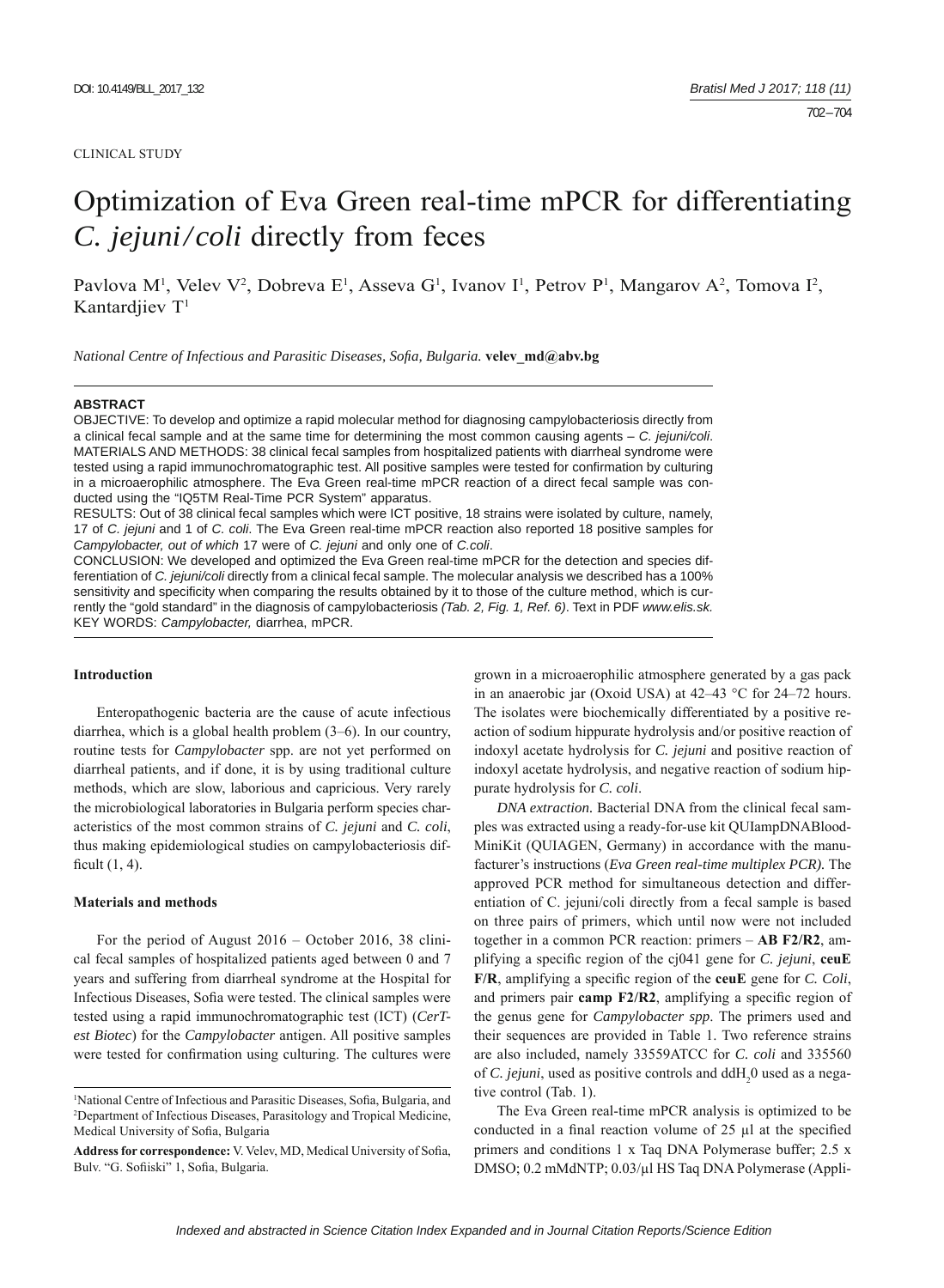| Gene        | Sequence                       | Amplicon |
|-------------|--------------------------------|----------|
|             | 16S rDNA CACGTGCTACAATGGCATAT  | 108bp    |
|             | GGC+TTCATGCTCTCGAGTT           |          |
| $ceuE - F$  | CAAGTACTGCAATAAAAACTAGCACTACG  | 72bp     |
| $ceuE-R$    | AGCTATCACCCTCATCACTCATACTAATAG |          |
| $cj041-F$   | GATACCTTAAGTGCAGCCTGTGA        | 74 bp    |
| $ci041 - R$ | ACGCCTAAACCTATAGCTCCTTC        |          |

**Tab. 1. Sequence of the primers used and the size of their amplicons.**

chem GmbH, Germany);  $0.005\mu$  Mcamp – F2/R2;  $0.55\mu$  MceuE  $-$  F/R; 0.4 μ MAB  $-$  F/R.

The Eva Green real-time mPCR reaction takes place in an "IQ5TM Real-Time PCR System" under the following conditions: the first step is denaturation for 10 min. at 95 °C, followed by 29 cycles, each consisting of 15 sec. of denaturation at 90 °C, 20 sec. of 58 °C hybridization and 25 sec. of 60 °C elongation; while the latter final step of elongation lasted 5 min. at 72 °C. The resulting amplicons measure 108 bp, 72 bp and 74 bp in size, while these DNA fragments correspond to the camp genes for Campylobacter spp., CeuE for *C. coli* and cj0414 for *C. jejuni*.

# *Determining the analytical sensitivity and specificity of the Eva Green real-time mPCR method*

For determining the analytical specificity, a group of commonly isolated gastroenteritis-causing bacteria was selected, particularly *Y.enterocolitica, E.coli stx1d, E. coli O104, Sh. flexneri, S. Typhi, Cl. difficile and S. aureus* toxС. The strains АТСС 33560 and C-14.2 were used as a positive control for *C. jejuni* and *C. coli,* respectively. А 10х DNA of the cultures of the respective strains was used.

For determining the analytical sensitivity, a series of dilutions of a tenfold bacterial suspension of *C. jejuni* and *C. coli* in saline was used. Volumes of 10 μl of each dilution were used to artificially inoculate feces which were negative for campylobacter. The QUIampDNABloodMiniKit was used for DNA extraction.

## **Results and discussion**

All fecal samples were tested for *C. jejuni/coli* using three separate methods: ICT, culture method and using the Eva Green real-time mPCR. The results obtained are provided in Table 2.

А rapid immunochromatographic test (ICT) for the *Campylobacter* antigen has been performed on clinical samples of patients with diarrheal syndrome aged between 0 and 7 years and hospitalized at the Hospital for Infectious Diseases, Sofia, and all positive

**Tab. 2. Positive results of the three laboratory methods used to diagnose campylobacteriosis.**

| ICT $(+)$ | Culture method $(+)$ | $mPCR (+)$         |
|-----------|----------------------|--------------------|
| 37        | 18                   |                    |
|           | C. jejuni $-17$      | C. jejuni $-17$    |
|           | $C.$ coli – 1        | C. $\text{coli}-1$ |



Fig. 1. Analysis of the peaks of amplification after a Real-time mPCR **at**  $T_a = 58 \text{ °C}$ . *C. jejuni* (AB = 78.8 °C), *C. coli* (ceuE = 76.8 °C).

samples have been verified with a culture and molecular test at the Centre for Infectious and Parasitic Diseases, Sofia.

Out of 38 fecal samples which were ICT positive, 18 strains were isolated in a culture; 17 of *C. jejuni* and 1 of *C. coli.* This analysis provides a rapid and more reliable detection of bacterial cells compared to the conventional culture methods using biochemical differentiation. The amplification curves of the products can be monitored in real time, and the melting temperatures typical of the target genes are respectively: 78.80 °C for *C. jejuni*, 76.80 °C for *C. coli* and 82.80 °C for *Campylobacter* spp. at the optimal melting temperature of the primers  $(T_a)$  of 58 °C, based on which we optimized the protocol (Fig. 1).

Out of 38 clinical samples tested for *C. jejuni/coli,* the PCR analysis reported 18 positive samples for *Campylobacter* while in 17 of them the PCR products had the typical melting temperatures for *C. jejuni* and only one for *C. coli*. All other samples were negative for *Campylobacter* spp.

# *Determining the analytical sensitivity of the Eva Green real-time mPCR method.*

In each PCR reaction for analytical sensitivity we used 7.5 μl of concentrated DNA extracted from artificially inoculated feces with serial dilutions of 10 μl of a tenfold bacterial suspension. The analytical sensitivity of the test is approximately 103 CFU per 150 μl of liquid stool. This analytical sensitivity is significantly higher than any published to date (2).

The molecular analysis we described has a 100% sensitivity and specificity when comparing the results obtained by it to those of the culture method, which is currently the "gold standard" in the diagnosis of campylobacteriosis. In this study, the PCR method is inferior to ICT only in terms of speed.

#### **Conclusion**

The fecal samples of patients with acute enterocolitis may contain a variety of pathogenic bacteria. For the purposes of early initiation of etiological treatment, the rapid detection of the bacterial agent causing the particular disease and providing a timely